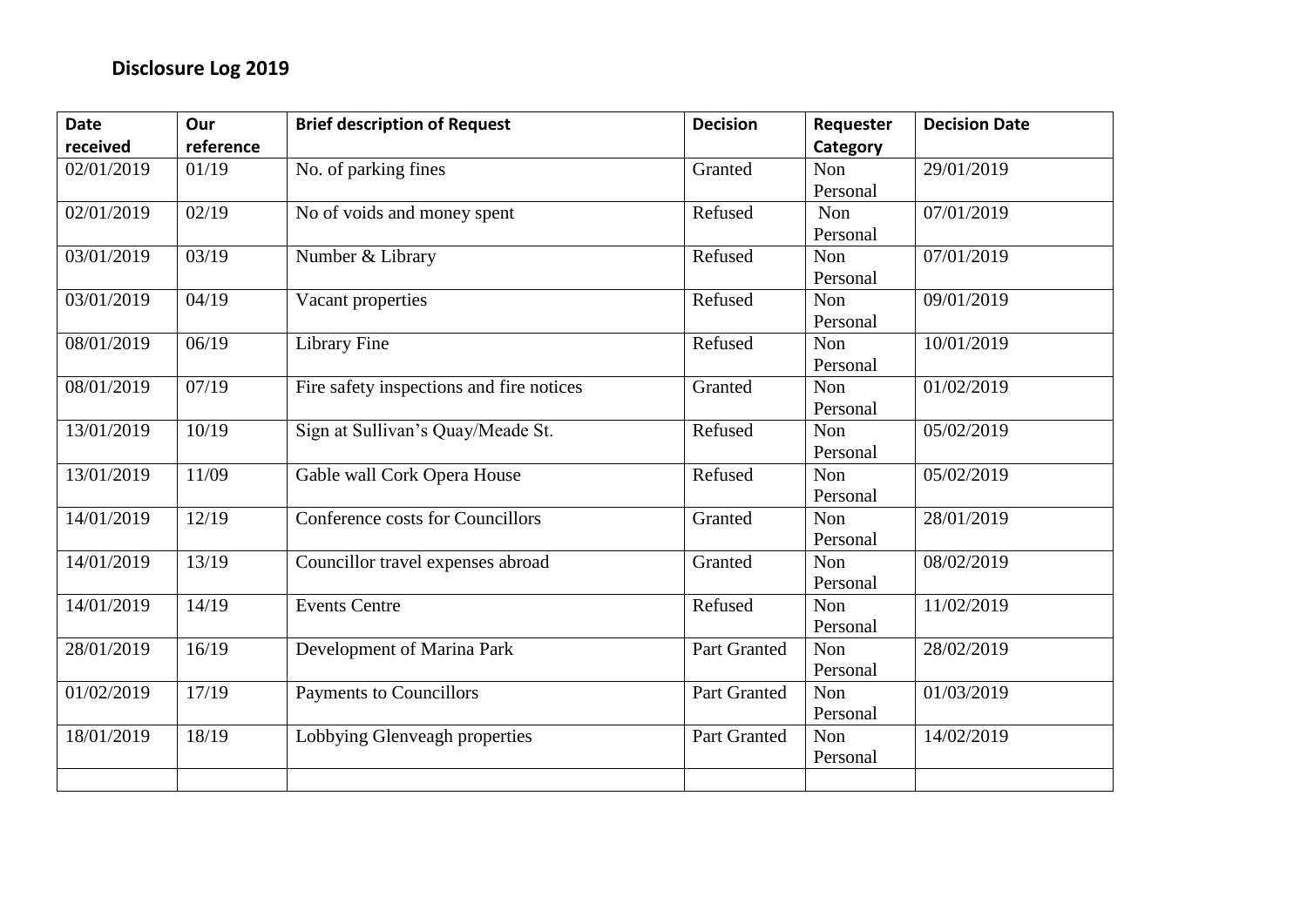| 14/01/2019 | 19/19 | No of trees planted, location, type and spend       | Refused      | Non      | 23/01/2019 |
|------------|-------|-----------------------------------------------------|--------------|----------|------------|
|            |       |                                                     |              | Personal |            |
| 22/01/2019 | 20/19 | AirbnB Lobbying                                     | Refused      | Non      | 15/02/2019 |
|            |       |                                                     |              | Personal |            |
| 23/01/2019 | 21/19 | AirbnB Lobbying                                     | Refused      | Non      | 15/02/2019 |
|            |       |                                                     |              | Personal |            |
| 01/02/2019 | 23/19 | <b>Turnaround statistics</b>                        | Refused      | Non      | 07/02/2019 |
|            |       |                                                     |              | Personal |            |
| 11/02/2019 | 27/19 | Info on money spent on illegal dumping and fly-     | Refused      | Non      | 15/02/2019 |
|            |       | tipping                                             |              | Personal |            |
|            |       |                                                     |              |          |            |
| 13/02/2019 | 29/19 | Docs re Cleaning of culvert system                  | Part Granted | Non      | 13/03/2019 |
|            |       |                                                     |              | Personal |            |
| 14/02/2019 | 30/19 | Info on sale of public land to the Cork GAA         | Granted      | Non      | 11/04/2019 |
|            |       | <b>County Board</b>                                 |              | Personal |            |
|            |       |                                                     |              |          |            |
| 15/02/2019 | 31/19 | Info on lobbing                                     | Granted      | Non      | 08/03/2019 |
|            |       |                                                     |              | Personal |            |
| 19/02/2019 | 32/19 | Tailoring bills incurred by the Lord Mayor's office | Refused      | Non      | 08/03/2019 |
|            |       | during 2018                                         |              | Personal |            |
|            |       |                                                     |              |          |            |
| 20/02/2019 | 33/19 | Upcoming boundary change                            | Refused      | Non      | 19/03/19   |
|            |       |                                                     |              | Personal |            |
| 18/02/2019 | 34/19 | Assaults in public libraries                        | Refused      | Non      | 12/03/2019 |
|            |       |                                                     |              | Personal |            |
| 19/02/2019 | 35/19 | Dog licences                                        | Refused      | Non      | 25/02/2019 |
|            |       |                                                     |              | Personal |            |
|            |       |                                                     |              |          |            |
| 21/02/2019 | 36/19 | Funding info for car parks & cycle lanes            | Part granted | Non      | 17/04/2019 |
|            |       |                                                     |              | Personal |            |
|            |       |                                                     |              |          |            |
|            |       |                                                     |              |          |            |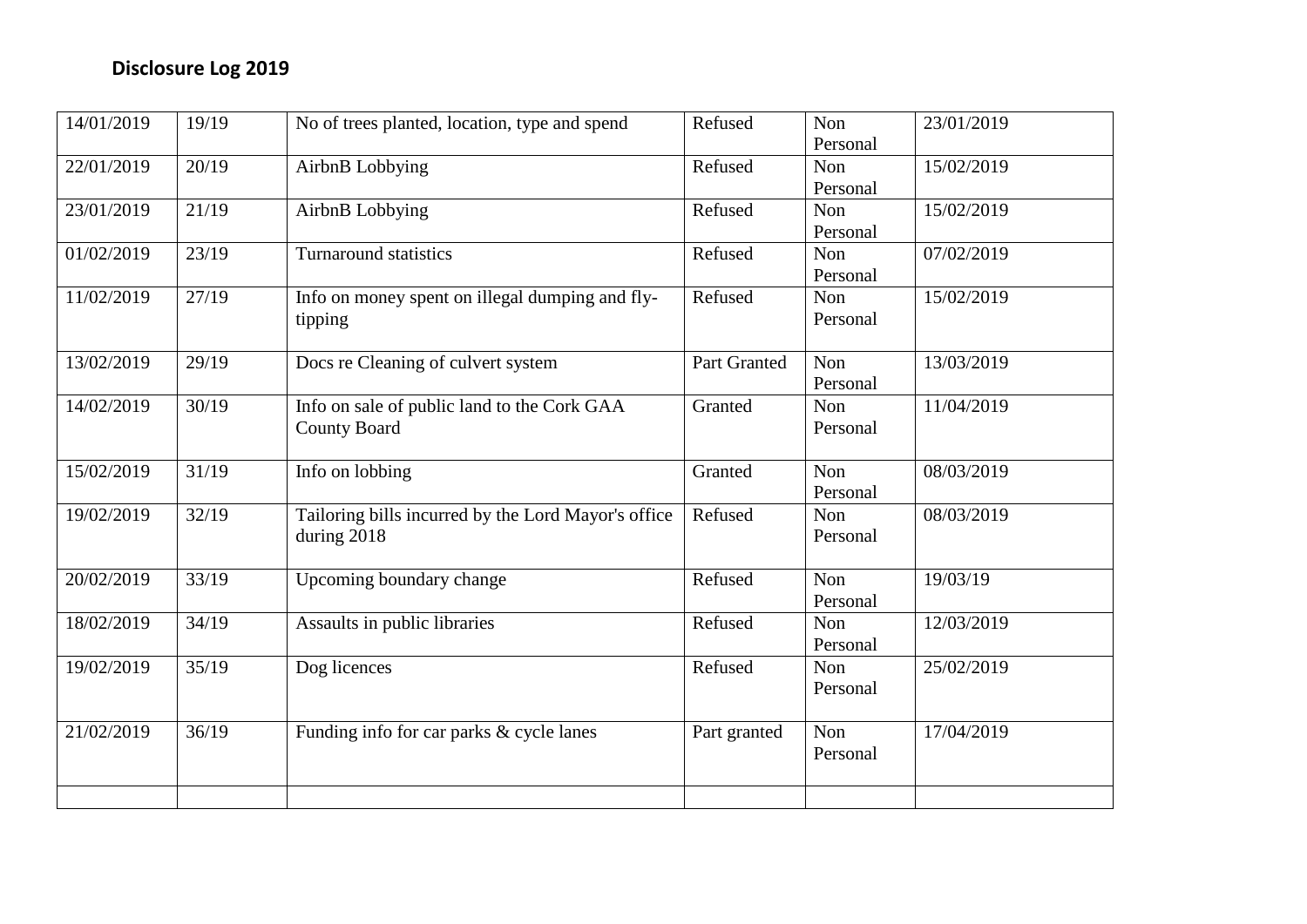| 22/02/2019 | 37/19 | Ward fund allocations                          | Granted      | Non      | 22/03/2019 |
|------------|-------|------------------------------------------------|--------------|----------|------------|
|            |       |                                                |              | Personal |            |
| 22/02/2019 | 38/19 | Info on antisocial behaviour in social housing | Refused      | Non      |            |
|            |       |                                                |              | Personal |            |
| 25/02/2019 | 39/19 | Coca Cola Bike Scheme                          | Granted      | Non      | 22/03/2019 |
|            |       |                                                |              | Personal |            |
| 25/02/2019 | 40/19 | Payments made by CCC in relation to Cork event | Granted      | Non      | 22/03/2019 |
|            |       | centre                                         |              | Personal |            |
|            |       |                                                |              |          |            |
| 27/02/2019 | 42/19 | Staff welfare queries                          | Refused      | Non      | 01/03/2019 |
|            |       |                                                |              | Personal |            |
| 26/02/2019 | 43/19 | Attacks on animal wardens                      | Refused      | Non      |            |
|            |       |                                                |              | Personal |            |
| 27/02/2019 | 44/19 | Void details including numbers and costs       | Refused      | Non      | 28/02/2019 |
|            |       |                                                |              | Personal |            |
| 28/02/2019 | 45/19 | Housing details including refusals for Social  | Refused      | Non      | 01/03/2019 |
|            |       | Housing                                        |              | Personal |            |
|            |       |                                                |              |          |            |
| 04/03/2019 | 47/19 | Use of venue on Douglas Street for public      | Withdrawn    | Non      | 19/03/2019 |
|            |       | meetings                                       |              | Personal |            |
|            |       |                                                |              |          |            |
| 05/03/2019 | 48/19 | <b>Event Centre funding</b>                    | Part Granted | Non      | 16/04/2019 |
|            |       |                                                |              | Personal |            |
| 05/03/2019 | 49/19 | Vacant Site Register details                   | Refused      | Non      | 06/03/2019 |
|            |       |                                                |              | Personal |            |
| 07/03/2019 | 51/19 | Reports on proposed road widening scheme,      | Part Granted | Non      | 04/04/2019 |
|            |       | <b>Wilton Road</b>                             |              | Personal |            |
|            |       |                                                |              |          |            |
| 08/03/2019 | 52/19 | Records on Cork City footfall 2017-2018        | Granted      | Non      | 10/04/2019 |
|            |       |                                                |              | Personal |            |
|            |       |                                                |              |          |            |
|            |       |                                                |              |          |            |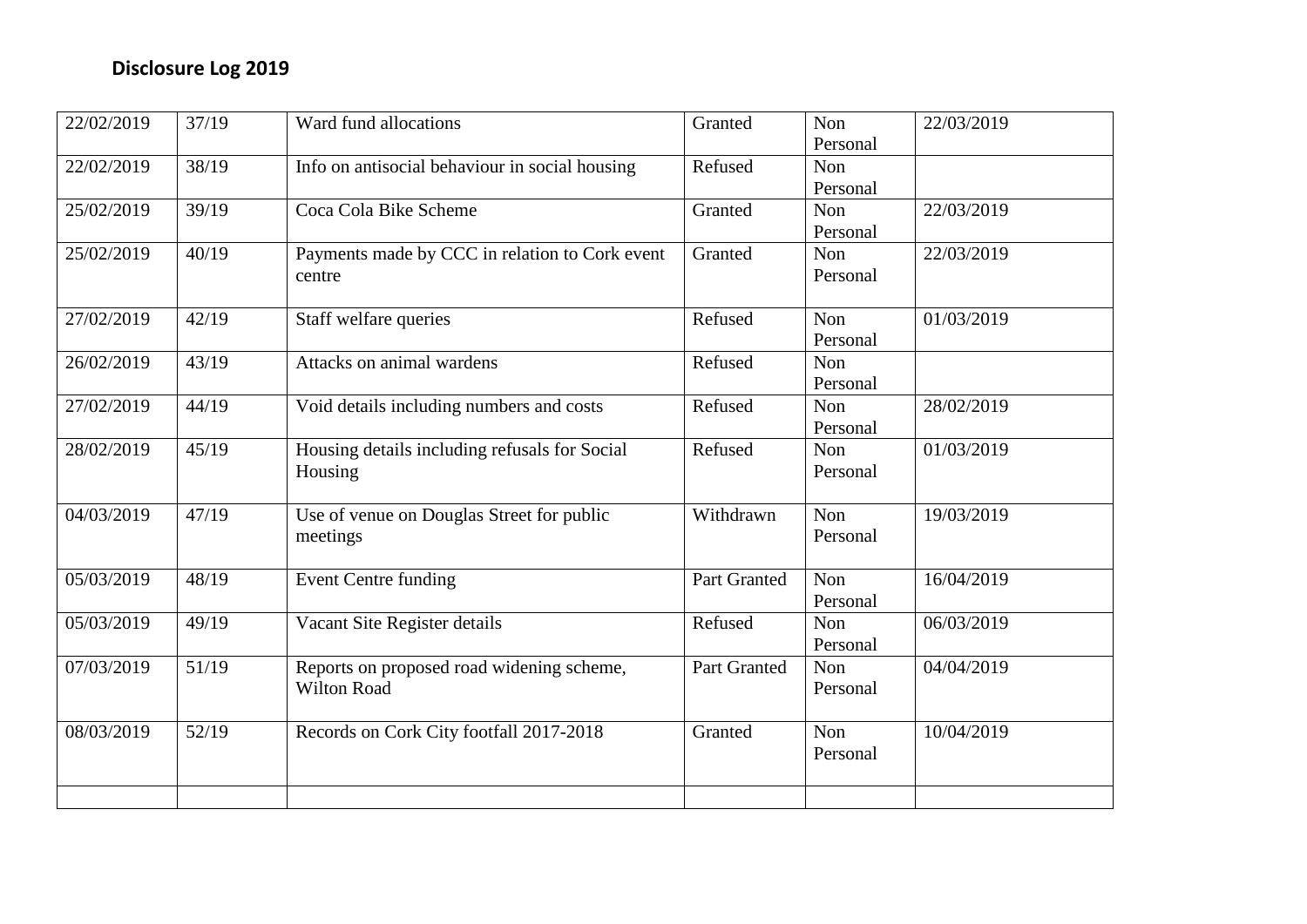| 08/03/2019 | 53/19 | Info re footfall cameras.                             | Granted      | Non<br>Personal | 10/04/2019 |
|------------|-------|-------------------------------------------------------|--------------|-----------------|------------|
| 12/03/2019 | 55/19 | Units purchased by Cork City Council                  | Granted      | Non<br>Personal | 23/04/2019 |
| 14/03/2019 | 56/19 | Dog Fouling                                           | Refused      | Non<br>Personal | 14/04/2019 |
| 14/03/2019 | 57/19 | Reports on proposed road widening scheme in<br>Wilton | Granted      | Non<br>Personal | 10/04/2019 |
| 14/03/2019 | 58/19 | Wilton Road Widening scheme                           | Granted      | Non<br>Personal | 10/04/2019 |
| 22/03/2019 | 59/19 | <b>Event Centre</b>                                   | Refused      | Non<br>Personal | 09/05/2019 |
| 21/03/2019 | 60/19 | Breakdown of March 2019 US trip costs                 | Granted      | Non<br>Personal | 09/04/2019 |
| 22/03/2019 | 61/19 | City Council staffing                                 | Refused      | Non<br>Personal | 26/03/2019 |
| 25/03/2019 | 62/19 | Correspondence between Council and FAI since<br>2015  | Granted      | Non<br>Personal | 01/05/2019 |
| 22/03/2019 | 63/19 | Roads & Transportation minutes                        | Refused      | Non<br>Personal | 27/03/2019 |
| 22/03/2019 | 64/19 | Event Centre Prime Time report                        | Granted      | Non<br>Personal | 08/05/2019 |
| 26/03/2019 | 65/19 | <b>Event Centre</b>                                   | Refused      | Non<br>Personal | 24/04/2019 |
| 01/04/2019 | 66/19 | PL Claims                                             | Part Granted | Non<br>Personal | 02/05/2019 |
|            |       |                                                       |              |                 |            |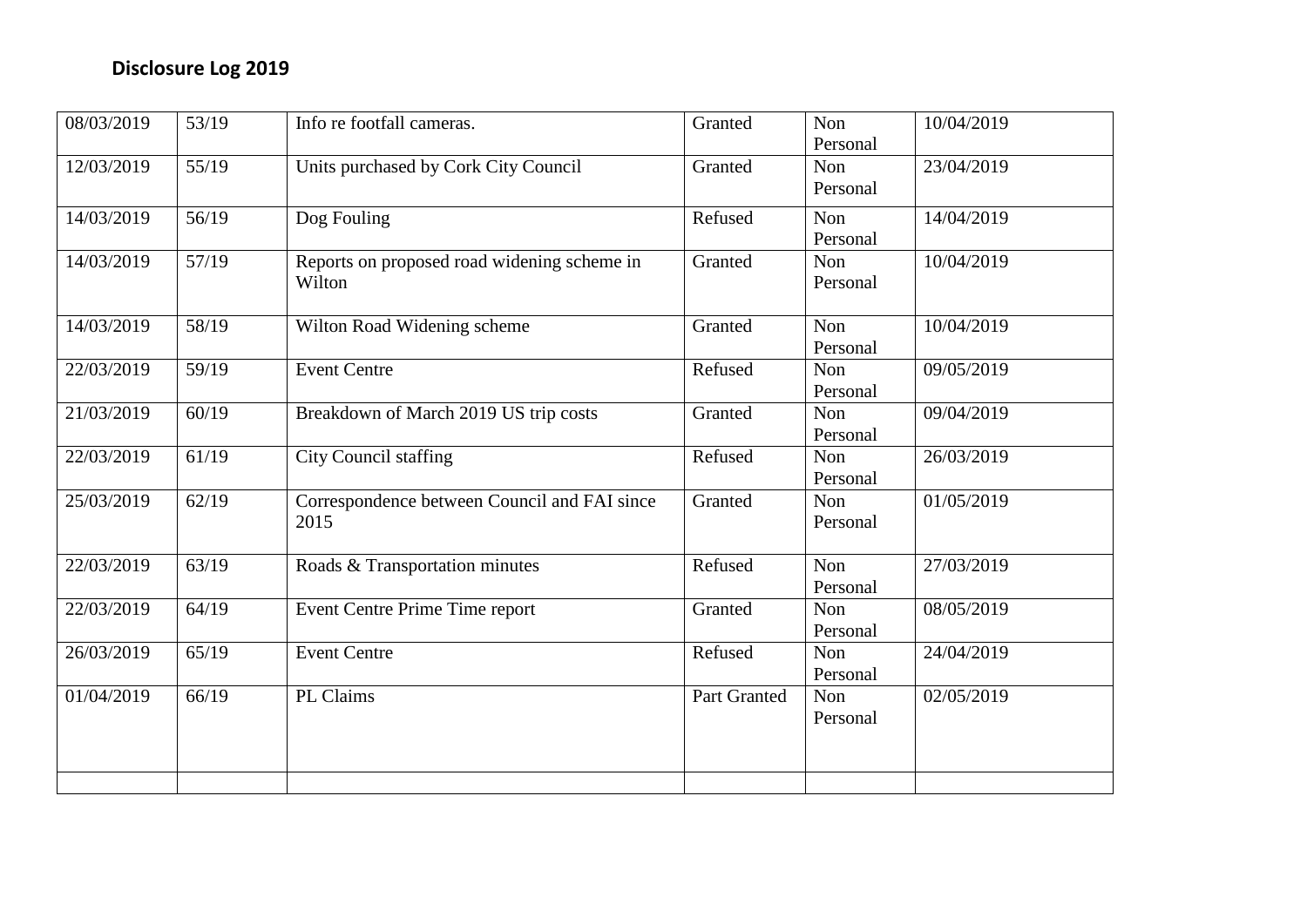| 01/04/2019 | 67/19 | Quarterly Department Staffing Returns for 2017<br>and 2018                                  | Granted   | Non<br>Personal        | 12/06/2019 |
|------------|-------|---------------------------------------------------------------------------------------------|-----------|------------------------|------------|
| 03/04/2019 | 68/19 | Records re FAI contact with Council.                                                        | Granted   | <b>Non</b><br>Personal | 01/05/2019 |
| 10/04/2019 | 69/19 | Proposal submitted to EU for funding towards<br>Mary Elmes Bridge                           | Granted   | Non<br>Personal        | 07/05/2019 |
| 11/04/2019 | 70/19 | Info re personal injury claims and compensation                                             | Refused   | Non<br>Personal        | 15/04/2019 |
| 12/04/2019 | 71/19 | Listing of all planning developments security<br>deposit sums received in the past 25 years | Refused   | Non<br>Personal        | 15/04/2019 |
| 12/04/2019 | 72/19 | Removal of trees from public spaces,                                                        | Withdrawn | Non<br>Personal        | 11/05/2019 |
| 12/04/2019 | 73/19 | Housing report                                                                              | Refused   | Non<br>Personal        | 13/05/2019 |
| 10/04/2019 | 74/19 | Correspondence from politicians relating to<br>planning decisions                           | Refused   | Non<br>Personal        | 16/04/2019 |
| 17/04/2019 | 76/19 | CCC and GAA re Pairc Ui Chaoimh                                                             | Refused   | Non<br>Personal        |            |
| 17/04/2019 | 77/19 | Phase 1 of Dennehys Cross/ Wilton Gardens<br>project                                        | Refused   | Non<br>Personal        | 08/05/2019 |
| 18/04/2019 | 78/19 | Dog Fouling                                                                                 | Refused   | Non<br>Personal        | 18/04/2019 |
| 23/04/2019 | 79/19 | Planning info on Albert Quay                                                                | Withdrawn | Non<br>Personal        | 28/06/2019 |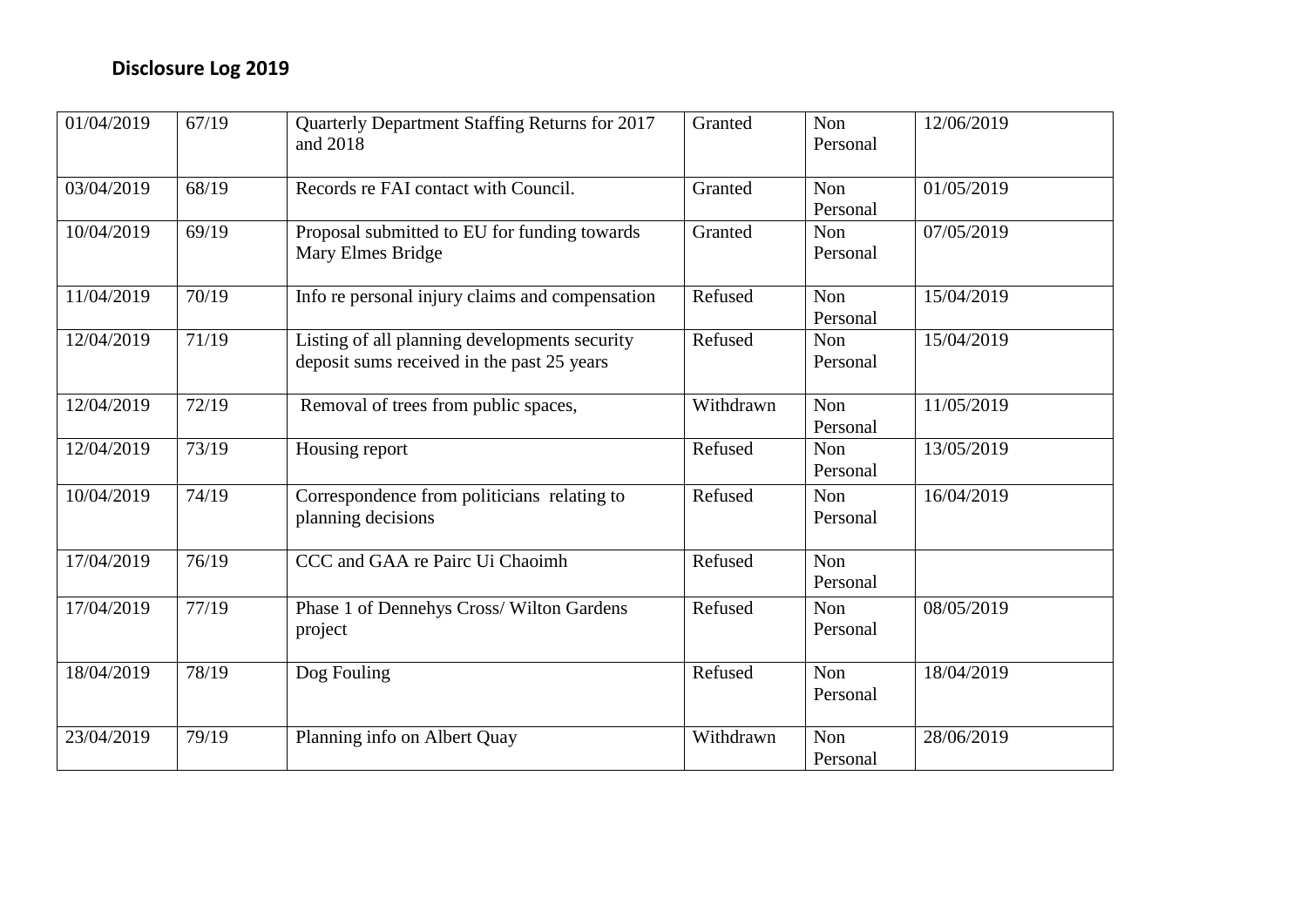| 23/04/2019 | 80/19 | Info re works on Grand Parade                                                       | Transferred<br>to Irish Water | Non<br>Personal | 03/05/2019 |
|------------|-------|-------------------------------------------------------------------------------------|-------------------------------|-----------------|------------|
| 23/04/2019 | 81/19 | Info on road works on Wellington Bridge                                             | Part Granted                  | Non<br>Personal | 16/05/2019 |
| 25/04/2019 | 82/19 | Emergency accommodation used by CCC                                                 | Refused                       | Non<br>Personal | 18/06/2019 |
| 25/04/2019 | 83/19 | <b>Pedestrian Crossing Improvements</b>                                             | <b>Part Granted</b>           | Non<br>Personal | 21/05/2019 |
| 25/04/2019 | 84/19 | <b>Tree Felling</b>                                                                 | Granted                       | Non<br>Personal | 28/06/2019 |
| 26/04/2019 | 85/19 | All correspondence between CCC and Irish<br>Examiner re Cork on the Rise supplement | Withdrawn                     | Non<br>Personal | 22/05/2019 |
| 25/04/2019 | 86/19 | Building inspector report for rented property from<br>16th April 2019               | Granted                       | Non<br>Personal | 22/05/2019 |
| 29/04/2019 | 89/19 | Parking ticket sales for Easter period                                              | Refused                       | Non<br>Personal | 08/05/2019 |
| 30/04/2019 | 90/19 | Insurance claim reports from 1 Jan 2014 to present                                  | Granted                       | Non<br>Personal | 28/05/2019 |
| 29/04/2019 | 91/19 | Correspondence re South Docs since Nov. 2018                                        | Granted                       | Non<br>Personal | 28/05/2019 |
| 10/05/2019 | 92/19 | Cybercrime fraud                                                                    | Refused                       | Non<br>Personal | 14/05/2019 |
| 10/05/2019 | 93/19 | Littering                                                                           | Refused                       | Non<br>Personal | 16/05/2019 |
|            |       |                                                                                     |                               |                 |            |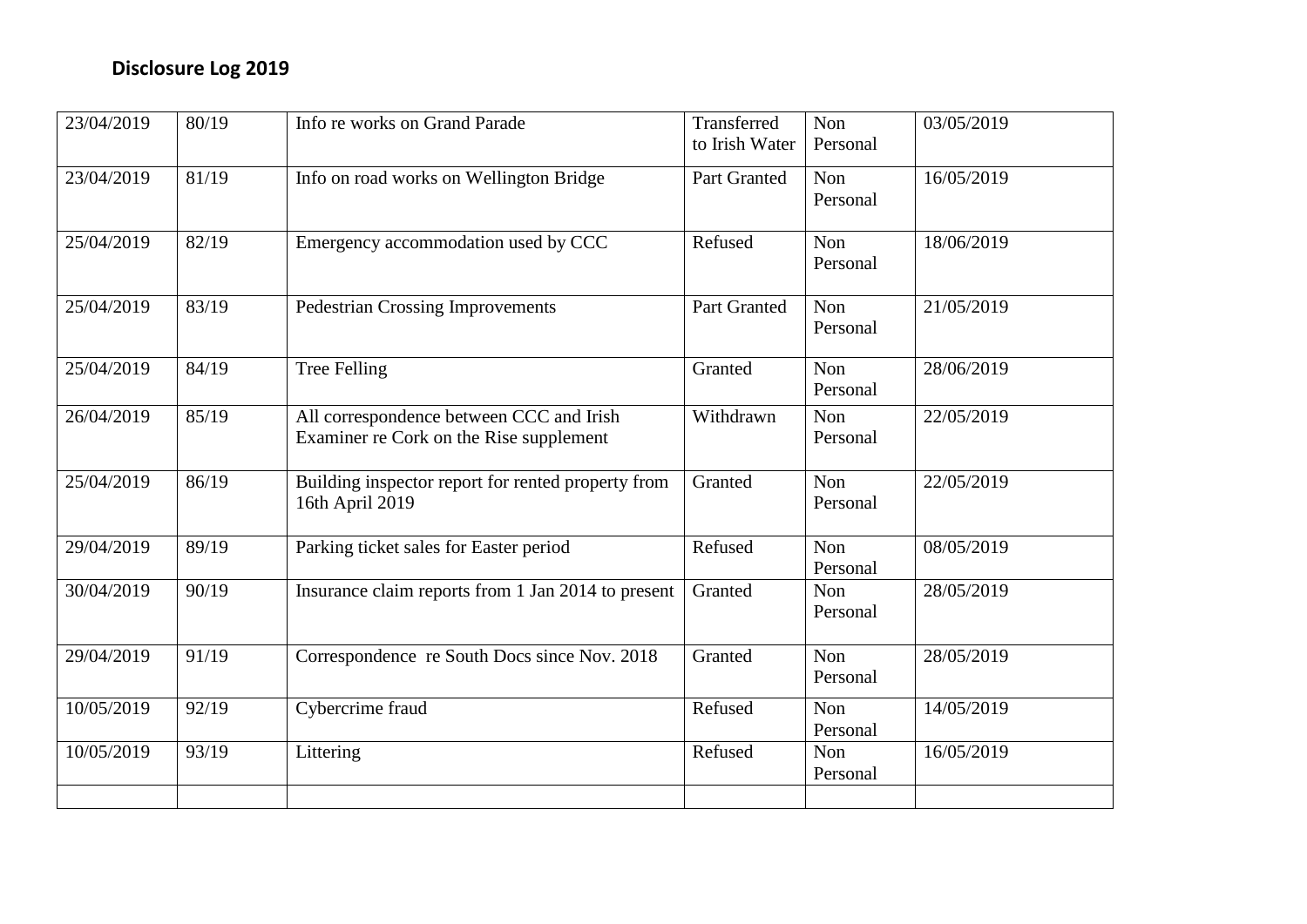| 10/05/2019 | 94/19  | Vacant sites & derelict sites                     | Refused      | Non      | 14/05/2019 |
|------------|--------|---------------------------------------------------|--------------|----------|------------|
|            |        |                                                   |              | Personal |            |
| 16/05/2019 | 97/19  | Environmental screening                           | Refused      | Non      | 11/06/2019 |
|            |        |                                                   |              | Personal |            |
| 16/05/2019 | 99/19  | Expenditure relating to the running and           | Refused      | Non      | 17/05/2019 |
|            |        | maintenance of public toilets                     |              | Personal |            |
|            |        |                                                   |              |          |            |
| 20/05/2019 | 100/19 | <b>Trees</b>                                      | Refused      | Non      | 20/05/2019 |
|            |        |                                                   |              | Personal |            |
| 21/05/2019 | 101/19 | Correspondence and minutes of meeting re          | Granted      | Non      | 18/06/2019 |
|            |        | Lobbying by Dairygold                             |              | Personal |            |
|            |        |                                                   |              |          |            |
| 21/05/2019 | 102/19 | Correspondence between IRFU and CCC               | Granted      | Non      | 27/06/2019 |
|            |        |                                                   |              | Personal |            |
| 20/05/2019 | 103/19 | Phase 1 Wilton Corridor-Wilton Gardens to         | Refused      | Non      | 14/06/2019 |
|            |        | <b>Dennehys Cross</b>                             |              | Personal |            |
|            |        |                                                   |              |          |            |
| 27/05/2019 | 107/19 | Details re enforcement & actions taken under TP   | Refused      | Non      | 28/05/2019 |
|            |        | 13-35808                                          |              | Personal |            |
|            |        |                                                   |              |          |            |
| 31/05/2019 | 110/19 | Schedule of Standard Costs referred to in Housing | Refused      | Non      | 27/06/2019 |
|            |        | Circular 12/2014 sect 25                          |              | Personal |            |
|            |        |                                                   |              |          |            |
|            |        |                                                   |              |          |            |
| 04/06/2019 | 113/19 | Complaints regarding election posters             | Granted      | Non      | 25/06/2019 |
|            |        |                                                   |              | Personal |            |
| 04/06/2019 | 114/19 | Complaints regarding polling stations etc         | Refused      | Non      | 07/06/2019 |
|            |        |                                                   |              | Personal |            |
| 04/06/2019 | 115/19 | Decision to reduce the number of council          | Granted      | Non      | 04/07/2019 |
|            |        | meetings                                          |              | Personal |            |
| 04/06/2019 | 117/19 | Redevelopment of Pairc Ui Chaoimh:                | Part Granted | Non      | 05/07/2019 |
|            |        |                                                   |              | Personal |            |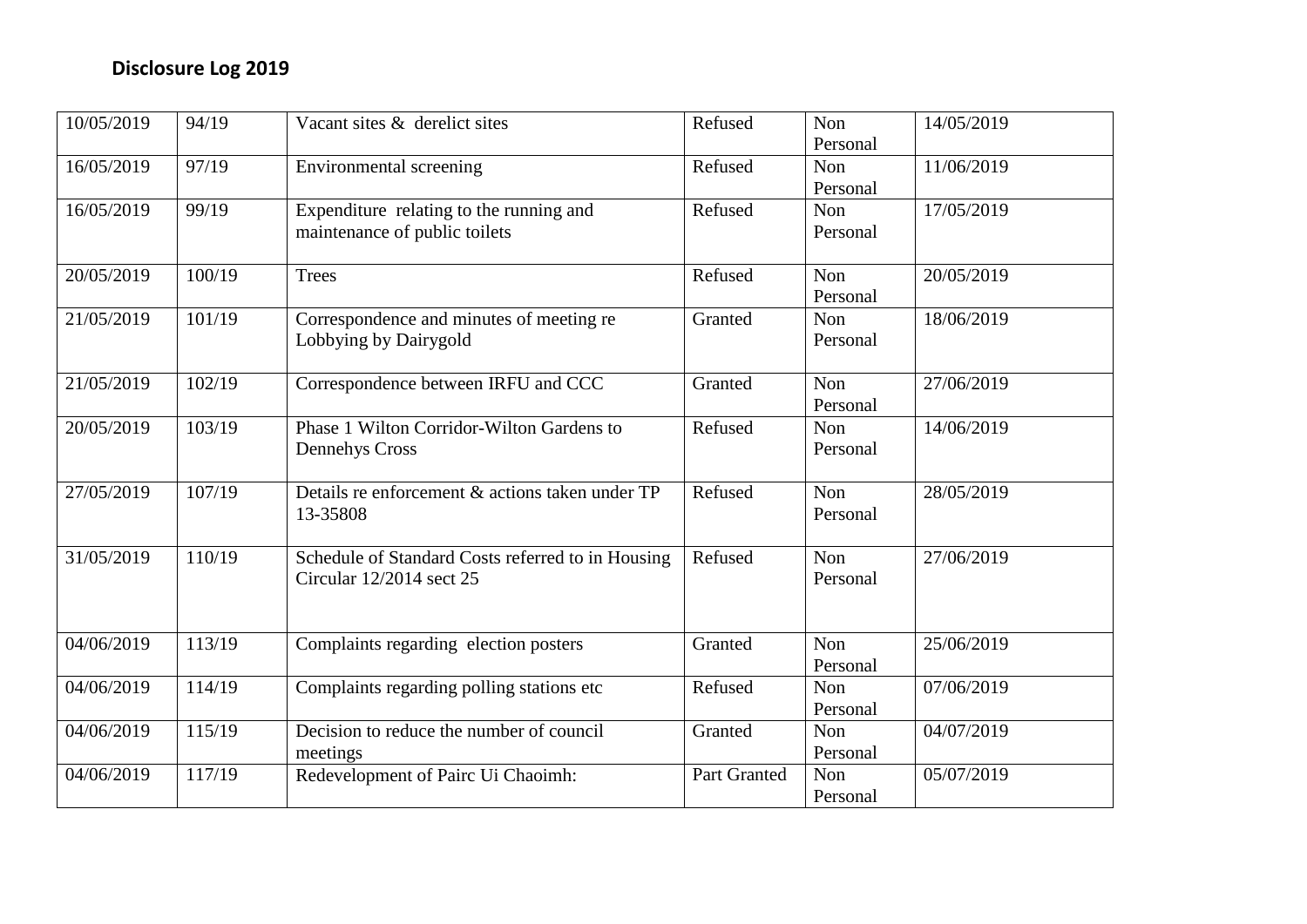| 30/05/2019 | 118/19 | Children & People living in Emergency          | Granted      | Non      | 26/06/2019 |
|------------|--------|------------------------------------------------|--------------|----------|------------|
|            |        | Accommodation                                  |              | Personal |            |
| 12/06/2019 | 119/19 | CPO's undertaken for social and affordable     | Refused      | Non      | 12/06/2019 |
|            |        | housing or under the Derelict Sites Act since  |              | Personal |            |
|            |        | September 2018                                 |              |          |            |
| 12/06/2019 | 121/19 | Complete Non-Residential / Business Property   | Refused      | Non      | 21/06/2019 |
|            |        | <b>Rates Data</b>                              |              | Personal |            |
| 12/06/2019 | 122/19 | Parking tickets                                | Refused      | Non      | 13/06/2019 |
|            |        |                                                |              | Personal |            |
| 12/06/2019 | 123/19 | All properties owned by CCC and list of vacant | Withdrawn    | Non      | 11/07/2019 |
|            |        | properties.                                    |              | Personal |            |
|            |        |                                                |              |          |            |
| 14/06/2019 | 125/19 | <b>Housing Statistics</b>                      | Refused      | Non      | 18/06/2019 |
|            |        |                                                |              | Personal |            |
| 19/06/2019 | 126/19 | Data re maintenance of Meelick Park            | Refused      | Non      | 18/07/2019 |
|            |        |                                                |              | Personal |            |
| 03/07/2019 | 127/19 | Car Parks information                          | Refused      | Non      | 03/07/2019 |
|            |        |                                                |              | Personal |            |
| 03/07/2019 | 128/19 | Wilton road corridor                           | Granted      | Non      | 26/07/2019 |
|            |        |                                                |              | Personal |            |
| 03/07/2019 | 130/19 | Valuations re; petrol stations                 | Refused      | Non      | 24/07/2019 |
|            |        |                                                |              | Personal |            |
| 08/07/2019 | 132/19 | Chewing gum fines                              | Refused      | Non      | 09/07/2019 |
|            |        |                                                |              | Personal |            |
| 09/07/2019 | 134/19 | <b>CCTV Cameras</b>                            | Part Granted | Non      | 20/08/2019 |
|            |        |                                                |              | Personal |            |
| 10/07/2019 | 135/19 | Councillor meeting attendance 2014-2018        | Refused      | Non      | 02/08/2019 |
|            |        |                                                |              | Personal |            |
| 10/07/2019 | 136/19 | Records of reported accidents 2017-18          | Part Granted | Non      | 20/08/2019 |
|            |        |                                                |              | Personal |            |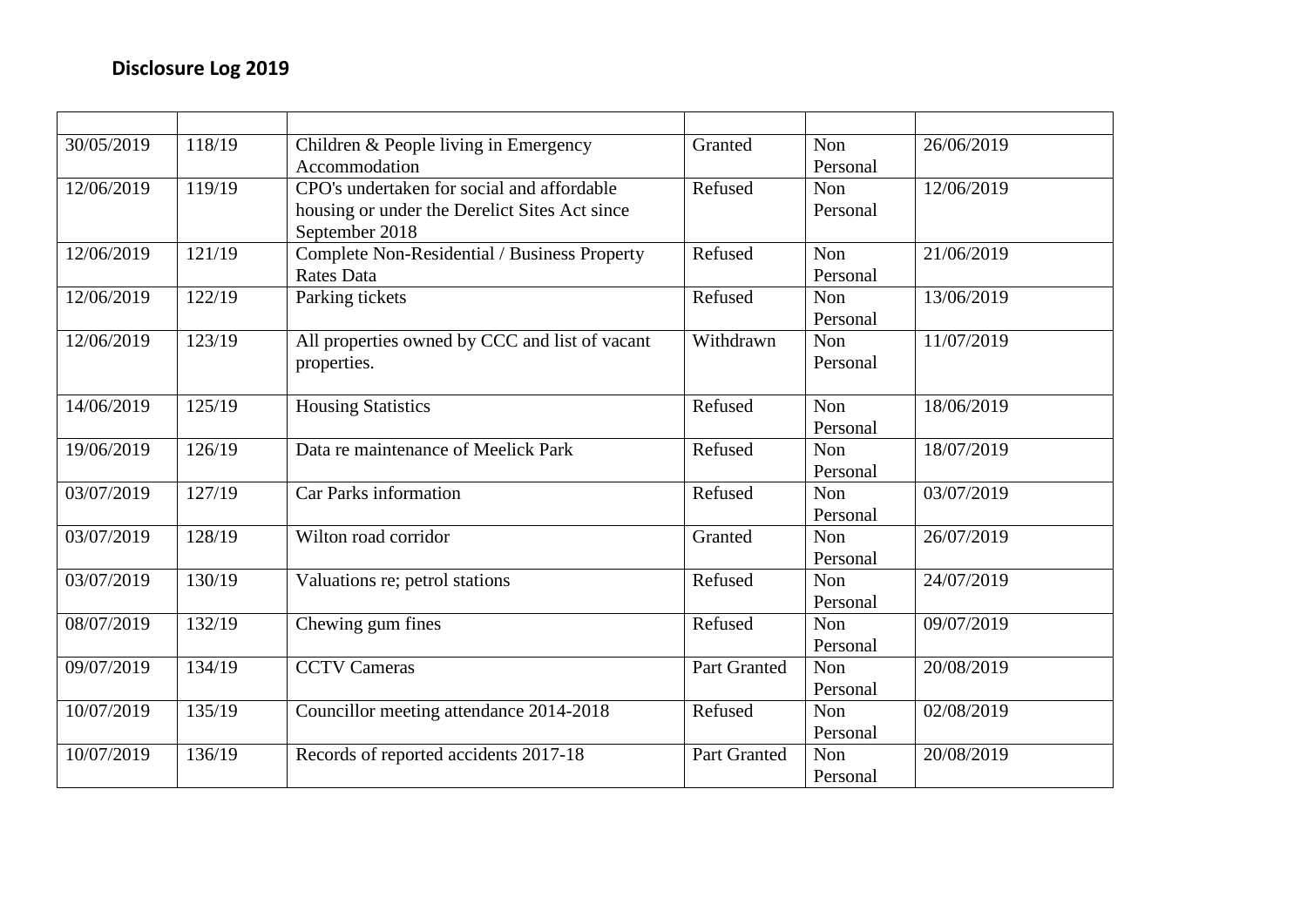| 10/07/2019 | 137/19 | <b>Staff salaries</b>                         | Withdrawn           | Non      | 11/08/2019 |
|------------|--------|-----------------------------------------------|---------------------|----------|------------|
|            |        |                                               |                     | Personal |            |
| 11/07/2019 | 138/19 | Spend on Corporate Credit Cards               | <b>Part Granted</b> | Non      | 08/08/2019 |
|            |        |                                               |                     | Personal |            |
| 12/07/2019 | 139/19 | Record of processing activities               | Granted             | Non      | 23/08/2019 |
|            |        |                                               |                     | Personal |            |
| 12/07/2019 | 140/19 | Parking associated with Planning Developments | Withdrawn           | Non      | 13/09/2019 |
|            |        |                                               |                     | Personal |            |
| 16/07/2019 | 141/19 | Information regarding inspections of lifting  | Refused             | Non      | 20/08/2019 |
|            |        | equipment & Pressure Vessels                  |                     | Personal |            |
|            |        |                                               |                     |          |            |
| 15/07/2019 | 143/19 | <b>Staff Salaries</b>                         | Granted             | Non      | 09/08/2019 |
|            |        |                                               |                     | Personal |            |
| 19/07/2019 | 144/19 | Flower, pesticide expenses etc                | Refused             | Non      | 22/07/2019 |
|            |        |                                               |                     | Personal |            |
| 29/07/2019 | 146/19 | Details re Meelick Park                       | Refused             | Non      | 13/08/2019 |
|            |        |                                               |                     | Personal |            |
| 06/08/2019 | 148/19 | Pay scale for Wardens                         | Granted             | Non      | 02/08/2019 |
|            |        |                                               |                     | Personal |            |
| 06/08/2019 | 149/19 | Details re Councillors who lost seats in 2019 | Granted             | Non      | 06/08/2019 |
|            |        |                                               |                     | Personal |            |
| 28/08/2019 | 153/19 | Info Part VIII Development                    | Granted             | Non      | 24/09/2019 |
|            |        |                                               |                     | Personal |            |
|            |        |                                               |                     |          |            |
|            | 154/19 | Meelick Park - Laneway closure                | Refused             | Non      | 16/09/2019 |
| 07/08/2019 |        |                                               |                     | Personal |            |
| 09/08/2019 | 156/19 | <b>Reports on Meelick Park</b>                | Refused             | Non      | 19/08/2019 |
|            |        |                                               |                     | Personal |            |
| 19/08/2019 | 157/19 | CCTV Dunkettle & Jack Lynch Tunnel            | Refused             | Non      | 28/08/2019 |
|            |        |                                               |                     | Personal |            |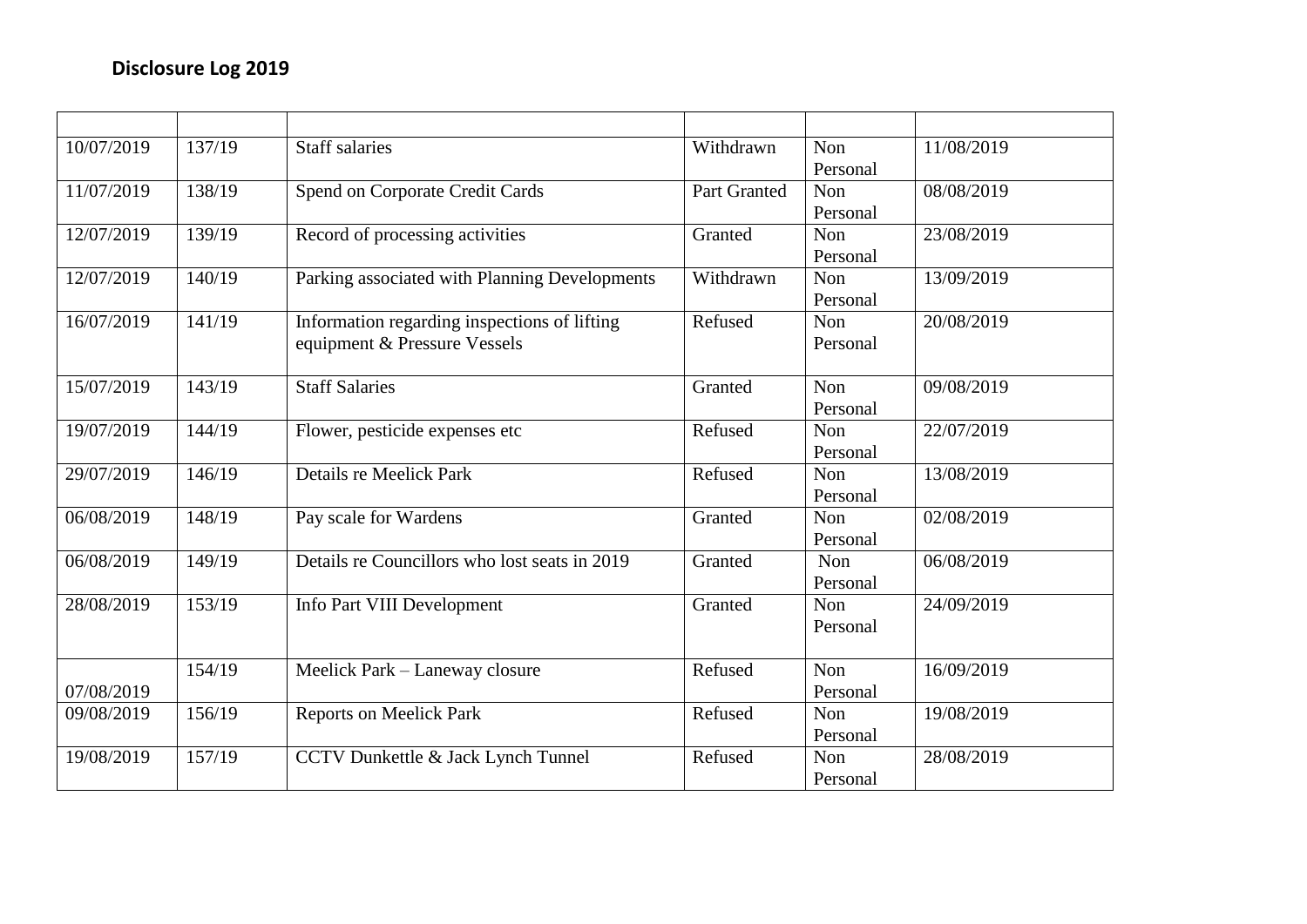| 19/08/2019 | 158/19 | Meelick Park - Insurance                | Refused      | Non        | 21/08/2019 |
|------------|--------|-----------------------------------------|--------------|------------|------------|
|            |        |                                         |              | Personal   |            |
| 20/08/2019 | 159/19 | <b>Events Centre</b>                    | Granted      | Non        | 14/09/2019 |
|            |        |                                         |              | Personal   |            |
| 20/08/2019 | 160/19 | <b>Attacks on Dog Wardens</b>           | Refused      | <b>Non</b> | 20/09/2019 |
|            |        |                                         |              | Personal   |            |
| 20/08/2019 | 161/19 | <b>IPB Insurance Settlements</b>        | Refused      | Non        | 21/08/2019 |
|            |        |                                         |              | Personal   |            |
| 20/08/2019 | 162/19 | <b>Vacant Sites</b>                     | Part Granted | Non        | 16/09/2019 |
|            |        |                                         |              | Personal   |            |
| 21/08/2019 | 163/19 | Parking Permits, Boreenamanna Road      | Refusal      | Non        | 11/10/2019 |
|            |        |                                         |              | Personal   |            |
| 21/08/2019 | 165/19 | <b>Wilton Corridor Records</b>          | Part Granted | Non        | 09/09/2019 |
|            |        |                                         |              | Personal   |            |
| 26/08/2019 | 168/19 | <b>Brexit Contingency Planning</b>      | Granted      | Non        | 20/09/2019 |
|            |        |                                         |              | Personal   |            |
| 26/08/2019 | 169/19 | Monies spent on family hubs             | Refused      | Non        | 16/09/2019 |
|            |        |                                         |              | Personal   |            |
| 30/08/2019 | 170/19 | Records for Toll Hse, 2 Victoria Cross  | Refused      | Non        | 03/09/2019 |
|            |        |                                         |              | Personal   |            |
| 02/09/2019 | 171/19 | <b>Road Markings</b>                    | Refused      | Non        | 22/10/2019 |
|            |        |                                         |              | Personal   |            |
| 02/09/2019 | 172/19 | Parking appeal process                  | Part Granted | Non        | 27/09/2019 |
|            |        |                                         |              | Personal   |            |
|            |        |                                         |              |            |            |
| 30/08/2019 | 173/19 | Why Submissions not available to Public | Refused      | Non        | 03/09/2019 |
|            |        |                                         |              | Personal   |            |
| 11/09/2019 | 178/19 | Parking fines Information               | Refused      | Non        | 12/09/2019 |
|            |        |                                         |              | Personal   |            |
| 10/09/2019 | 179/19 | Planning application Information        | Refused      | Non        | 13/09/2019 |
|            |        |                                         |              | Personal   |            |
|            |        |                                         |              |            |            |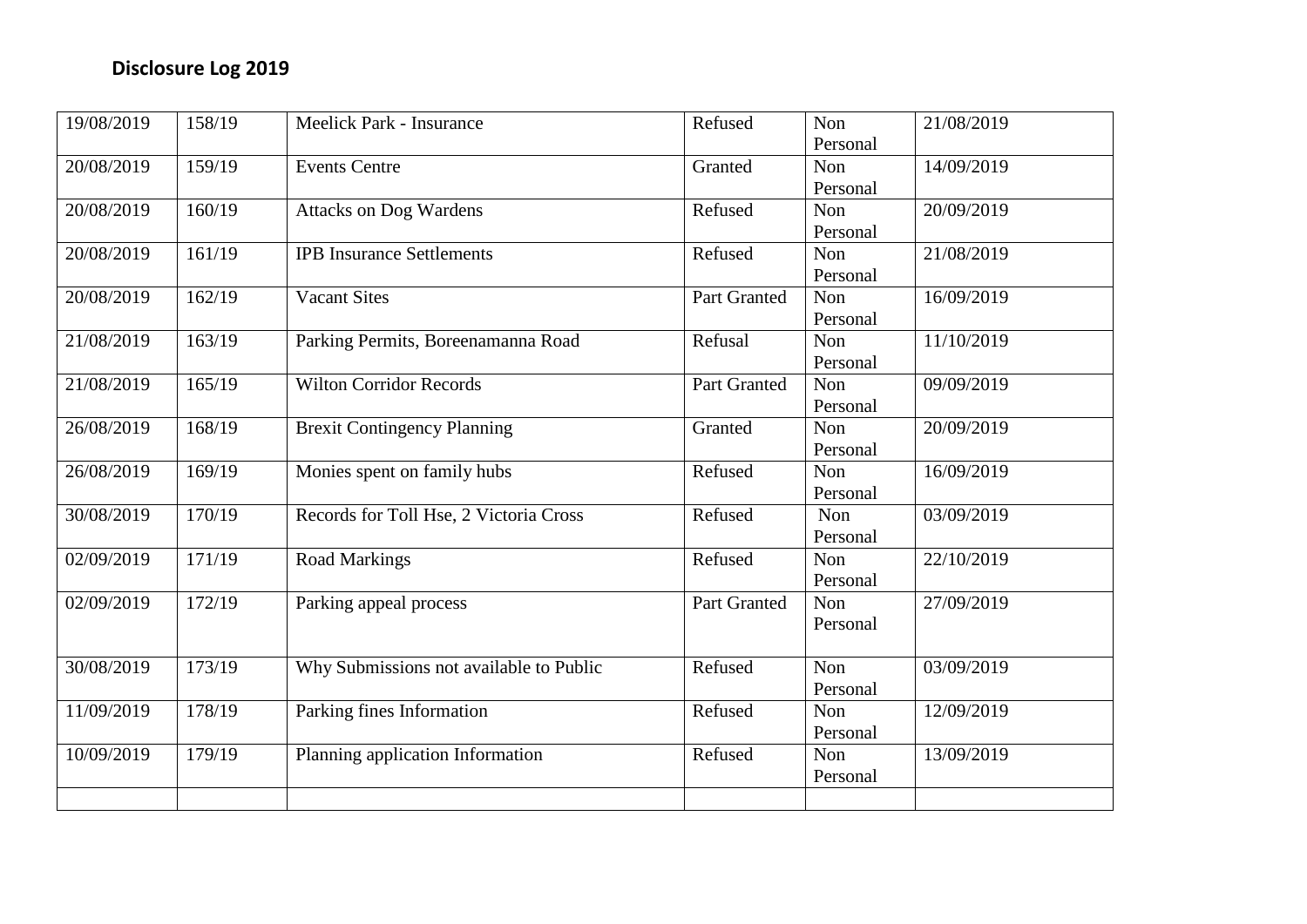| 17/09/2019 | 180/19   | Details regarding Meelick Park                      | Refused             | Non        | 20/09/2019 |
|------------|----------|-----------------------------------------------------|---------------------|------------|------------|
|            |          |                                                     |                     | Personal   |            |
| 18/09/2019 | 181/19   | Details re Daly's Bridge Project                    | Granted             | Non        | 07/10/2019 |
|            |          |                                                     |                     | Personal   |            |
| 18/09/2019 | 183/19   | Info on Section 174(8) & CE diaries                 | <b>Part Granted</b> | Non        | 01/10/2019 |
|            |          |                                                     |                     | Personal   |            |
| 23/09/2019 | 184/19   | Sick Leave Statistics & flu vaccination             | Refused             | Non        | 25/09/2019 |
|            |          | programme                                           |                     | Personal   |            |
| 24/09/2019 | 185/19   | Request for Telephone No's                          | Refused             | Non        | 25/09/2019 |
|            |          |                                                     |                     | Personal   |            |
| 26/09/2019 | 187/19   | Records relating to recycling services              | Refused             | Non        | 22/10/2019 |
|            |          |                                                     |                     | Personal   |            |
| 27/09/2019 | 188/19   | Info. Re Housing Adaption's                         | Refused             | Non        | 01/10/2019 |
|            |          |                                                     |                     | Personal   |            |
| 30/09/2019 | 189/19   | Info re Japanese Knotweed                           | Part Granted        | Non        | 14/11/2019 |
|            |          |                                                     |                     | Personal   |            |
| 30/09/2019 | 190/19   | Details Re short term lettings under Residential    | <b>Part Granted</b> | <b>Non</b> | 04/10/2019 |
|            |          | <b>Tenancies Amendment Act</b>                      |                     | Personal   |            |
| 01/10/2019 | 191-19   | <b>Rates Data</b>                                   | Refused             | Non        | 11/10/2019 |
|            |          |                                                     |                     | Personal   |            |
| 02/10/2019 | 192-19   | Details of works carried out at a specific location | Transferred         | Non        |            |
|            |          |                                                     | to Cork             | Personal   |            |
|            |          |                                                     | County              |            |            |
| 01/10/2019 | 193-19   | All information on the Lower Lee Flood relief       | Refused             | <b>Non</b> | 25/11/2019 |
|            |          | scheme                                              |                     | Personal   |            |
| 02/10/2019 | 194-19   | Details in respect of compensation claims           | Part Granted        | Non        | 30/10/2019 |
|            |          |                                                     |                     | Personal   |            |
| 07/10/2019 | 195-19   | Dog Fouling                                         | Refused             | Non        | 07/10/2019 |
|            |          |                                                     |                     | Personal   |            |
| 07/10/2019 | 196-19   | Retrofitting since 2016                             | Refused             | Non        | 07/10/2019 |
|            |          |                                                     |                     | Personal   |            |
| 07/10/2019 | $197-19$ | Japanese Knotweed                                   | Refused             | Non        | 08/10/2019 |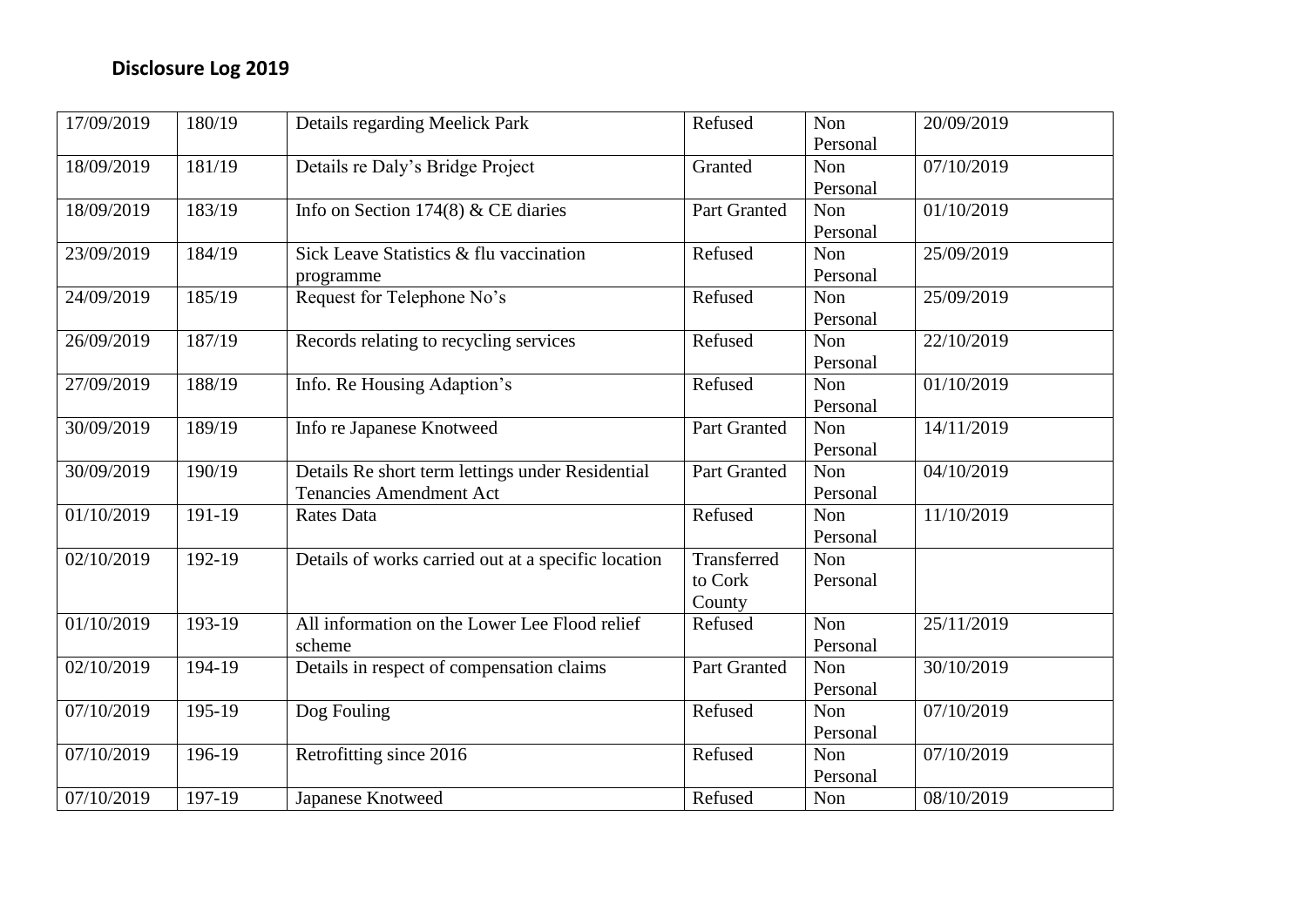|            |                     |                                                |                     | Personal |            |
|------------|---------------------|------------------------------------------------|---------------------|----------|------------|
| 07/10/2019 | 199-19              | Part V Developments                            | Refused             | Non      | 08/10/2019 |
|            |                     |                                                |                     | Personal |            |
| 09/10/2019 | 200-19              | Parking fines                                  | Refused             | Non      | 09/10/2019 |
|            |                     |                                                |                     | Personal |            |
| 15/10/2019 | $201-19$            | Diplomatic immunity re parking fines           | Part Granted        | Non      | 06/12/2019 |
|            |                     |                                                |                     | Personal |            |
| 17/10/2019 | 202-19              | Rates Charged & Yield in Revenue               | Refused             | Non      | 18/10/2019 |
|            |                     |                                                |                     | Personal |            |
| 17/10/2019 | 203-19              | Settlements, Value & Confidentiality clauses   | Refused             | Non      | 23/10/2019 |
|            |                     |                                                |                     | Personal |            |
| 17/10/2019 | 204-19              | Enforcement proceeding on short term lets      | Refused             | Non      | 18/10/2019 |
|            |                     |                                                |                     | Personal |            |
| 17/10/2019 | $205 - 19$          | Planning permission granted or refused, and    | Refused             | Non      | 18/10/2019 |
|            |                     | contributions from both                        |                     | Personal |            |
| 21/10/2019 | $\overline{207-19}$ | <b>Insurance Claims</b>                        | <b>Part Granted</b> | Non      | 18/11/2019 |
|            |                     |                                                |                     | Personal |            |
| 21/10/2019 | 209-19              | <b>Derelict Sites</b>                          | Refused             | Non      | 21/10/2019 |
|            |                     |                                                |                     | Personal |            |
| 24/10/2019 | 212-19              | Cycling provisions and footpath proposals      | Refused             | Non      | 06/11/2019 |
|            |                     |                                                |                     | Personal |            |
| 29/10/2019 | $213-19$            | <b>Residents Parking Permits details</b>       | <b>Part Granted</b> | Non      | 19/11/2019 |
|            |                     |                                                |                     | Personal |            |
| 29/10/2019 | 221-19              | Section 50 builds, converted to private rented | Refused             | Non      | 10/12/2019 |
|            |                     | accommodation                                  |                     | Personal |            |
| 04/11/2019 | 215-19              | <b>Costs of Xmas Decorations</b>               | Refused             | Non      | 04/11/2019 |
|            |                     |                                                |                     | Personal |            |
| 04/11/2019 | 216-19              | Vacant Site Levy                               | Refused             | Non      | 04/11/2019 |
|            |                     |                                                |                     | Personal |            |
| 05/11/2019 | 217-19              | Representation by the Tánaiste                 | Granted             | Non      | 10/12/2019 |
|            |                     |                                                |                     | Personal |            |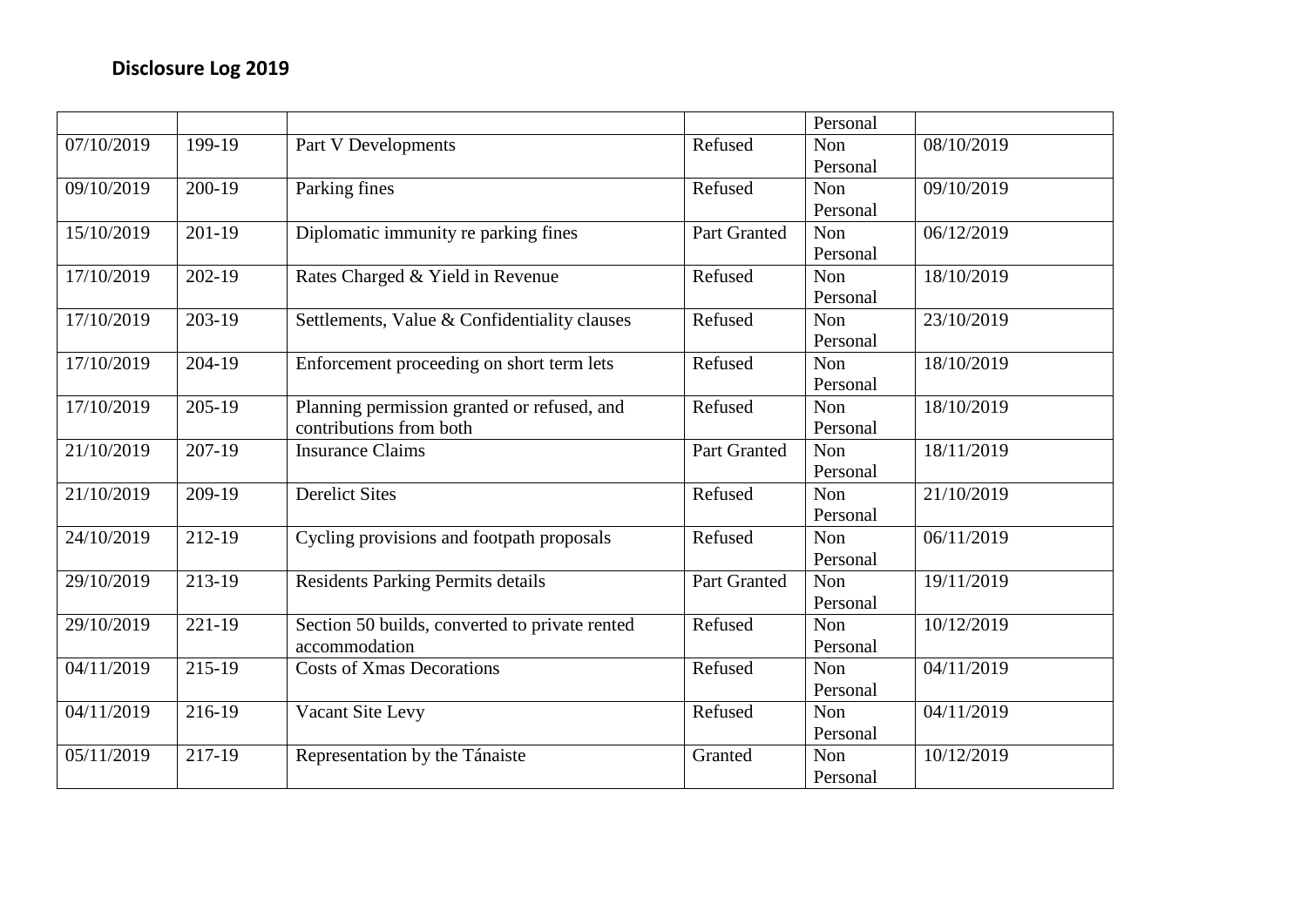| 05/11/2019 | 218-19 | Money spent on Homeswapper.ie                    | Refused      | Non        | 05/11/2019 |
|------------|--------|--------------------------------------------------|--------------|------------|------------|
|            |        |                                                  |              | Personal   |            |
| 05/11/2019 | 219-19 | Weed Control Contracts                           | Part Granted | Non        | 02/11/2019 |
|            |        |                                                  |              | Personal   |            |
| 05/11/2019 | 220-19 | Payments to House - swappers                     | Refused      | Non        | 29/11/2019 |
|            |        |                                                  |              | Personal   |            |
| 06/11/2019 | 222-19 | Correspondence re: Dunkettle Interchange Project | Granted      | Non        | 25/11/2019 |
|            |        |                                                  |              | Personal   |            |
| 06/11/2019 | 223-19 | Illegal dumping $2015 - 2019$ Details            | Refused      | Non        | 08/11/2019 |
|            |        |                                                  |              | Personal   |            |
| 06/11/2019 | 225-19 | Lease of land for sports club                    | Granted      | <b>Non</b> | 05/12/2019 |
|            |        |                                                  |              | Personal   |            |
| 11/11/2019 | 228-19 | Social Housing and Emergency Accommodation       | Refused      | Non        | 12/11/2019 |
|            |        | Queries                                          |              | Personal   |            |
| 08/11/2019 | 230-19 | Cost of foreign Trips                            | Granted      | Non        | 12/12/2019 |
|            |        |                                                  |              | Personal   |            |
| 13/11/2019 | 231-19 | <b>Blackpool Culvert Works</b>                   | Refused      | Non        | 17/12/2019 |
|            |        |                                                  |              | Personal   |            |
| 13/11/2019 | 232-19 | <b>Homeless Accommodation Reports</b>            | Granted      | Non        | 05/12/2019 |
|            |        |                                                  |              | Personal   |            |
| 14/11/2019 | 233-19 | Legal-5G system in Cork city                     | Refused      | Non        | 10/12/2019 |
|            |        |                                                  |              | Personal   |            |
| 20/11/2019 | 234-19 | <b>Bathing Areas</b>                             | Withdrawn    | <b>Non</b> | 20/11/2019 |
|            |        |                                                  |              | Personal   |            |
| 22/11/2019 | 235-19 | Expenses of CEO & Director of services 2018-     | Refused      | Non        | 26/11/2019 |
|            |        | 2019                                             |              | Personal   |            |
| 25/11/2019 | 236-19 | Breaches of litter Act                           | Refused      | Non        |            |
|            |        |                                                  |              | Personal   |            |
| 28/11/2019 | 239-19 | Insurance claims paid or claimed in LA           | Granted      | Non        | 07/01/2020 |
|            |        |                                                  |              | Persoanl   |            |
| 28/11/2019 | 240-19 | Speed Limit Review from council to Dept. Of      | Refused      | Non        | 17/12/2019 |
|            |        | Transport                                        |              | Personal   |            |